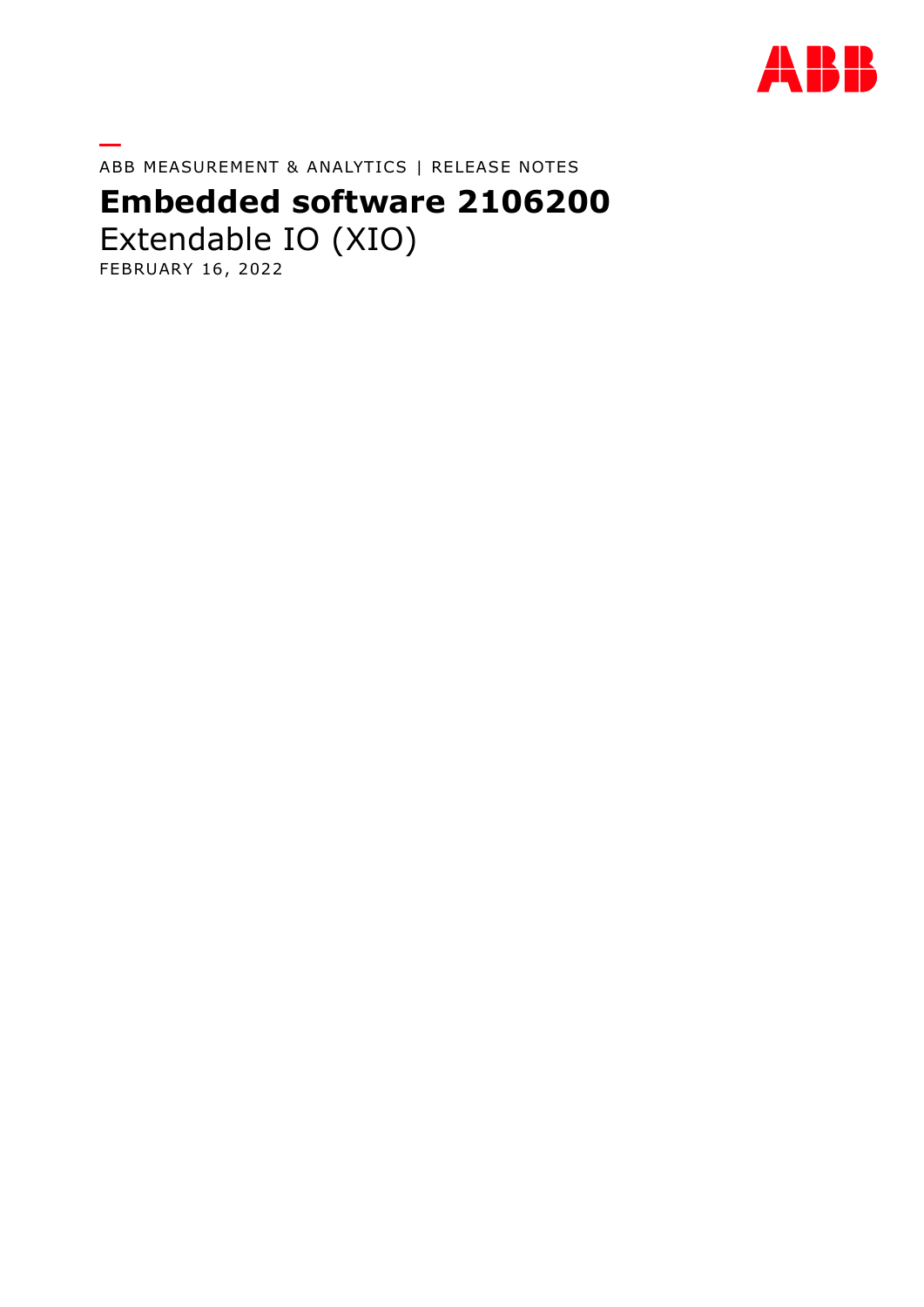#### **Table of Contents**

| $\overline{2}$ |     |  |  |  |  |
|----------------|-----|--|--|--|--|
| 3              |     |  |  |  |  |
|                |     |  |  |  |  |
| 5              |     |  |  |  |  |
|                | 5.1 |  |  |  |  |
|                | 5.2 |  |  |  |  |
|                | 5.3 |  |  |  |  |
| 6              |     |  |  |  |  |
|                | 6.1 |  |  |  |  |
| $\overline{ }$ |     |  |  |  |  |
|                | 7.1 |  |  |  |  |
|                | 7.2 |  |  |  |  |
|                | 7.3 |  |  |  |  |
|                | 7.4 |  |  |  |  |
|                | 7.5 |  |  |  |  |
|                |     |  |  |  |  |
|                | 8.1 |  |  |  |  |
|                | 8.2 |  |  |  |  |
|                | 8.3 |  |  |  |  |
| 9              |     |  |  |  |  |
|                |     |  |  |  |  |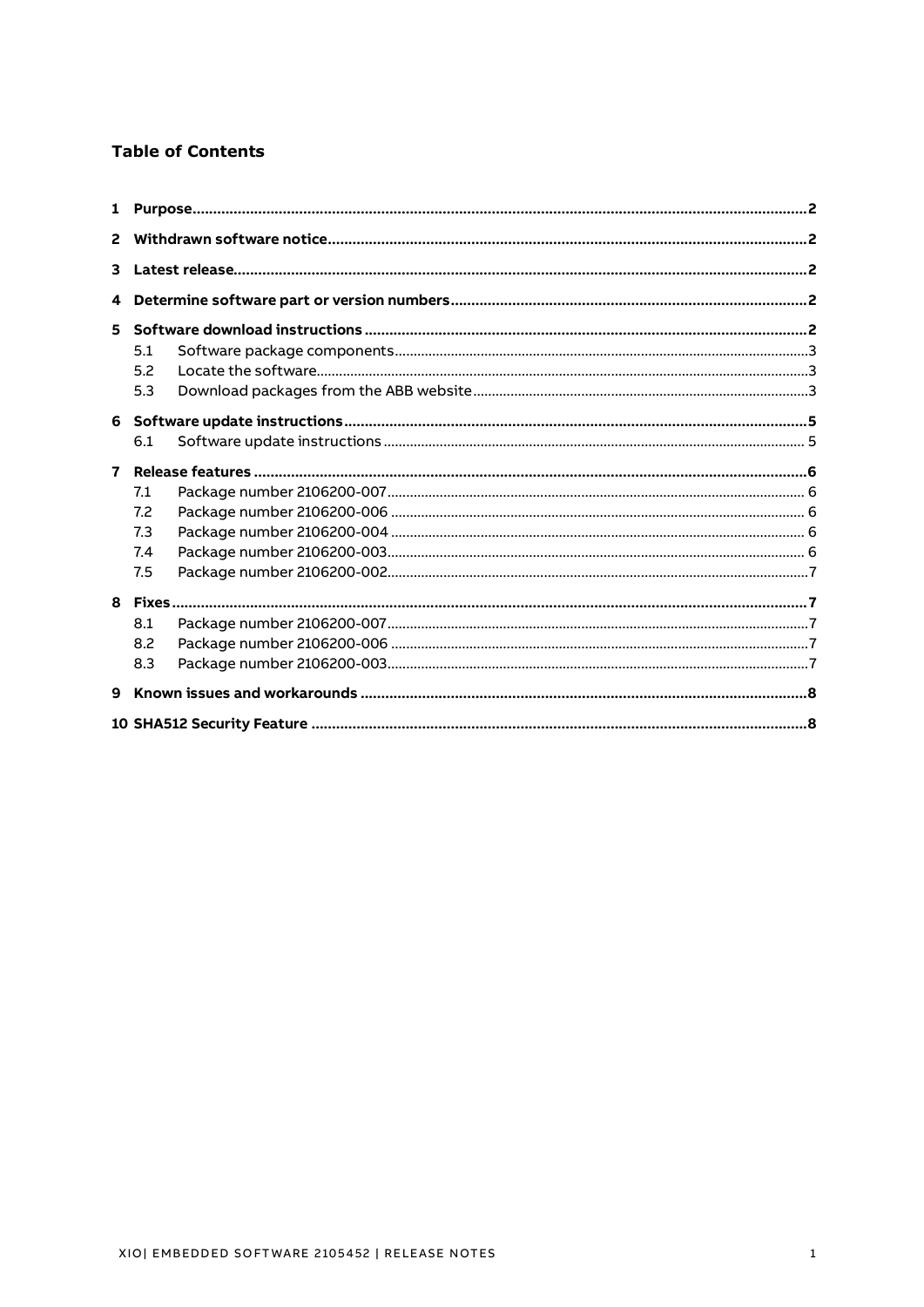### <span id="page-2-0"></span>**— 1 Purpose**

These release notes detail new features and modifications, functional changes, and bug fixes made to the XIO embedded software distributed in customer package 2106200.



**IMPORTANT NOTE:** This document includes release information on the most current version as well as several previous versions. The release details for the latest version is always described first.

# <span id="page-2-1"></span>**2 Withdrawn software notice**

The following customer package versions have been withdrawn and will not be supported. Plan to replace the software with a known working version, or upgrade to the latest version, as indicated in this document.



**IMPORTANT NOTE:** The following XIO versions have been skipped: Customer package 2106200-005 and Flash 2106198-007.

#### **Table 2-1: Withdrawn or earlier versions for XIO**

| Component        | Part number            | <b>Internal version</b> |
|------------------|------------------------|-------------------------|
| Customer package | 2106200-007 or earlier | $4.3.1 - 1$ or earlier  |
| Flash            | 2106198-006            | $4.3.1 - 1$ or earlier  |

# <span id="page-2-2"></span>**3 Latest release**

The latest software is available in customer package number 2106200-008.

#### **Table 3-1: Software included in customer package for XIO (2106200-008)**

| Component             | Part number | <b>Internal version</b> |
|-----------------------|-------------|-------------------------|
| Operating System (OS) | 2106196-005 | $4.3.2 - 1$             |
| Flash                 | 2106198-008 | $4.5.0 - 6$             |

# <span id="page-2-3"></span>**4 Determine software part or version numbers**

To determine the software part or version numbers currently installed in your device:

- 1. Connect to the device on PCCU entry mode.
- 2. On the navigation tree select the top node on the tree, or the station name.
- 3. Select the **Registry** tab.
- 4. Locate and take note of the following:
- ⎯ Flash software part number
- ⎯ OS software part number
- 5. If the part numbers of either the flash or OS match those listed in section [2,](#page-2-1) plan to update the software to the latest versions.

# <span id="page-2-4"></span>**5 Software download instructions**

Software is available for download from ABB sites. Review the following sections to determine how to locate and download software.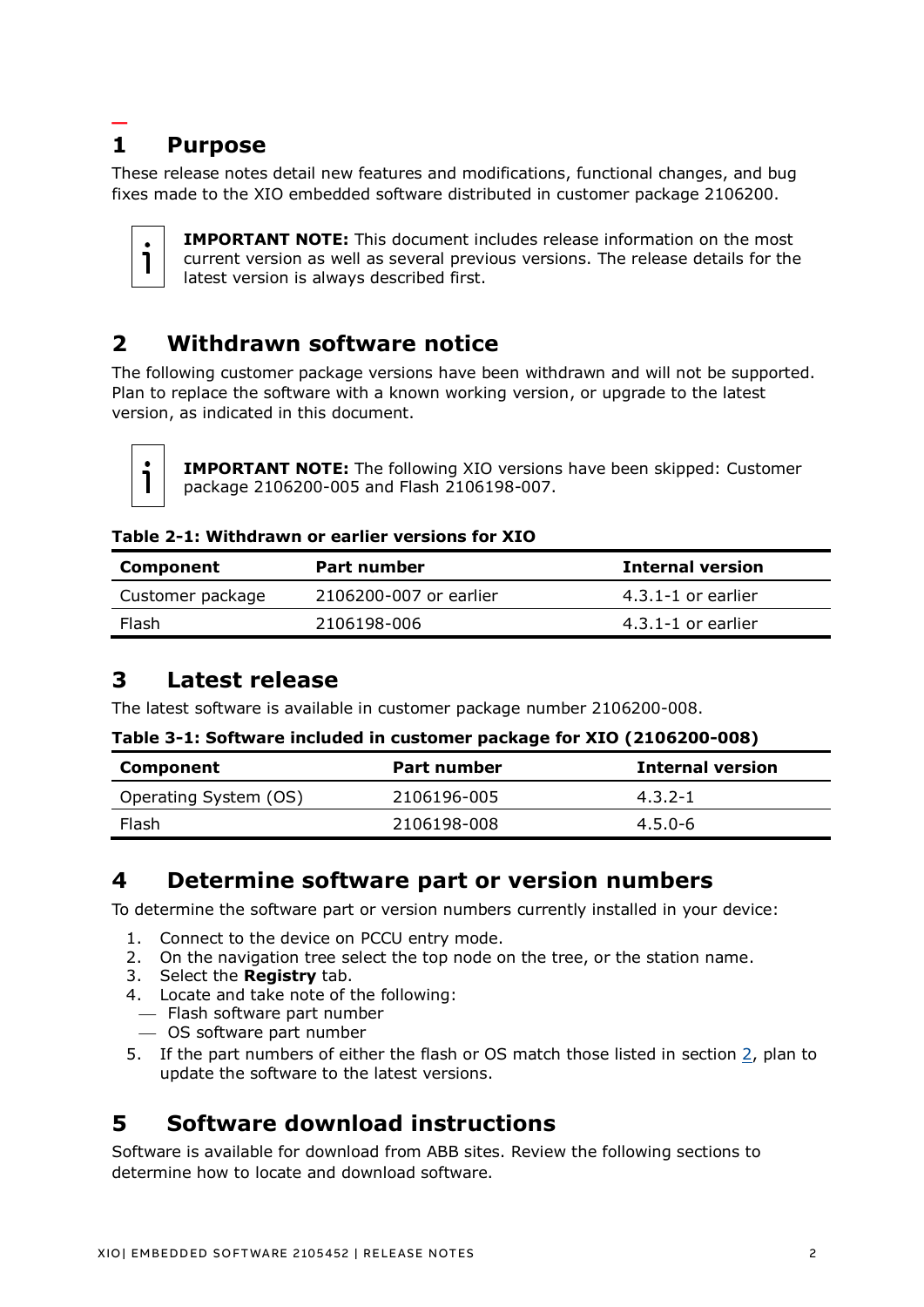### <span id="page-3-0"></span>**5.1 Software package components**

The ABB Totalflow devices' embedded software is distributed in packages. Packages may contain all or some of the components required for device operation. Depending on the changes performed on each release, all or some components may have been modified. Packages may include:

- ⎯ Operating system and boot software (OS, Boot)
- ⎯ Main application (Flash)
- $-$  Default base device configuration file (Config)

For a more detailed description, see the Device Loader help topics available by clicking **Help** from PCCU.

### <span id="page-3-1"></span>**5.2 Locate the software**

Each customer package is identified by the software component included in the package and the part number and revision. For example:

- $-$  A package containing the flash for the Remote XIO, will be identified as FLASH package (2106198-NNN), where NNN is the revision of the package.
- $-$  A package containing the operating system and flash software for the Remote XIO (also referred to as customer package), will be identified as Customer package (2106200-NNN), where NNN is the revision of the package.

### <span id="page-3-2"></span>**5.3 Download packages from the ABB website**



**IMPORTANT NOTE:** The website images shown in this procedure are used as examples. The images may show older versions of software. Always make sure to download the latest software available.

To download from the ABB website:

- 1. Go to [www.abb.com/upstream.](http://www.abb.com/upstream)
- 2. Scroll down to locate the product list.

#### **Figure 5-1: ABB Totalflow website – Main page full product offering**

| 11 I D<br>HOME + OFFERINGS + MEASUREMENT & ANALYTICS + UPSTREAM OIL AND GAS                                                                                                                                                                                                                                                                                                                                                         |                                                                                                                                                                                                                                                                                     |                                                                                                                                                                                                                          |                                                                                                                                                                                                                                                                               | GLOBAL SITE ▼                                                                                                                                                                                                                                                                               |
|-------------------------------------------------------------------------------------------------------------------------------------------------------------------------------------------------------------------------------------------------------------------------------------------------------------------------------------------------------------------------------------------------------------------------------------|-------------------------------------------------------------------------------------------------------------------------------------------------------------------------------------------------------------------------------------------------------------------------------------|--------------------------------------------------------------------------------------------------------------------------------------------------------------------------------------------------------------------------|-------------------------------------------------------------------------------------------------------------------------------------------------------------------------------------------------------------------------------------------------------------------------------|---------------------------------------------------------------------------------------------------------------------------------------------------------------------------------------------------------------------------------------------------------------------------------------------|
| As a world leading supplier to the oil and<br>$\equiv$<br>gas industry, ABB provides customers<br>with solutions to manage operations<br>safely, productively and profitably. As a<br>₽<br>true global supplier, ABB provides<br>expertise wherever in the world it is<br>6<br>needed. Customers investing in ABB's<br>upstream products and solutions receive<br>the best technology and application<br>expertise in the business. | <b>Portable NGC</b><br><b>HPI streams</b><br>Analyzer packages<br>Liquid injection<br><b>Communications</b><br>6320/6310 - Router<br>7320 – Outdoor<br>router<br>1410 – Wireless<br>bridge<br>Wireless<br>management<br><b>WellTell wireless</b><br>TeleOS –<br>Unlicensed/Licensed | <u>Agaington and</u><br><b>Explosion-proof</b><br><b>Flow-X</b><br><b>Flow meters</b><br>FCB400 - Coriolis<br>FCB100 - Coriolis<br><b>FEP300 - Mag</b><br>FSV400 - Vortex<br>FSS400 - Swirl<br>DP flow<br>FPD570 – Wedge | $LLI$ 100 - Laser<br>Level<br>Multivariable<br>266 MODBUS<br><b>Pressure</b><br>266HSH<br>Transmitters<br><b>Remote controllers</b><br>$XIO \rightarrow$<br>Xcore<br><b>RMC-100</b><br>XRC <sup>G5</sup><br>XRC <sup>G4</sup><br><b>Custom solutions</b><br>Upgrade solutions | <b><i><u>EXEMPTED</u></i></b><br><b>User interface</b><br><b>PCCU</b><br>WinCCU<br><b>Totalflow Web</b><br>Interface<br><b>Plunger Analysis</b><br>eXLerate<br>Flow-Xpert<br><b>Valve control</b><br>EDP300-<br>Positioner<br><b>TZIDC200-</b><br>Positioner<br>$TEIP11 - I/P$<br>converter |

3. Select the product name (XIO) to display the product-specific web page.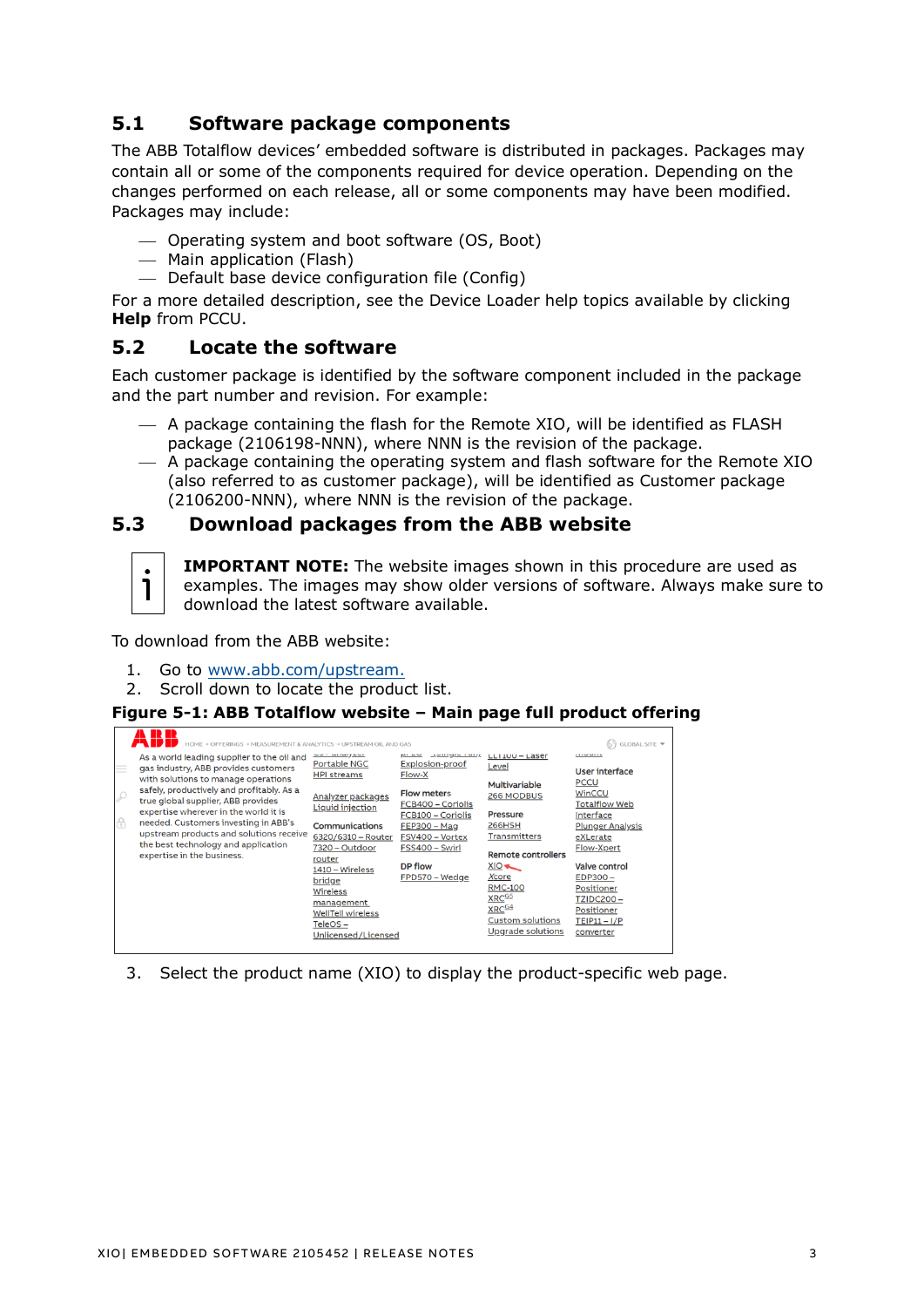### **Figure 5-2: ABB Totalflow website – Product specific web page**



4. Scroll down the product page and select the **Downloads** tab.

|                                        | HOME →  →  →  →  → REMOTE CONTROLLERS → RMC → XIO                                     | GLOBAL SITE ▼ |
|----------------------------------------|---------------------------------------------------------------------------------------|---------------|
| Downloads $\blacktriangle$<br>Overview |                                                                                       |               |
| Downloads for XIO                      |                                                                                       |               |
| Available documents:                   | $\rightarrow$ Advanced search $\rightarrow$ Documents in all languages                |               |
| Show all (26)                          | Software DL - PCCU 7.69.1<br>Register --<br>Release Notes                             |               |
| Popular<br>documents (4)               | Summary: PCCU 7.69.1 Release<br>Notes provide information on<br>software updates, new | $\pm$ PDF     |
| Advertisement<br>(1)                   | features and fixed bugs.<br>PCCU (Show more)<br>Release note - English - 2020-        |               |
|                                        | 08-21 - 0,33 MB                                                                       |               |

5. On the navigation pane (left), scroll down and select **Software** [\(Figure 5-4\)](#page-5-2).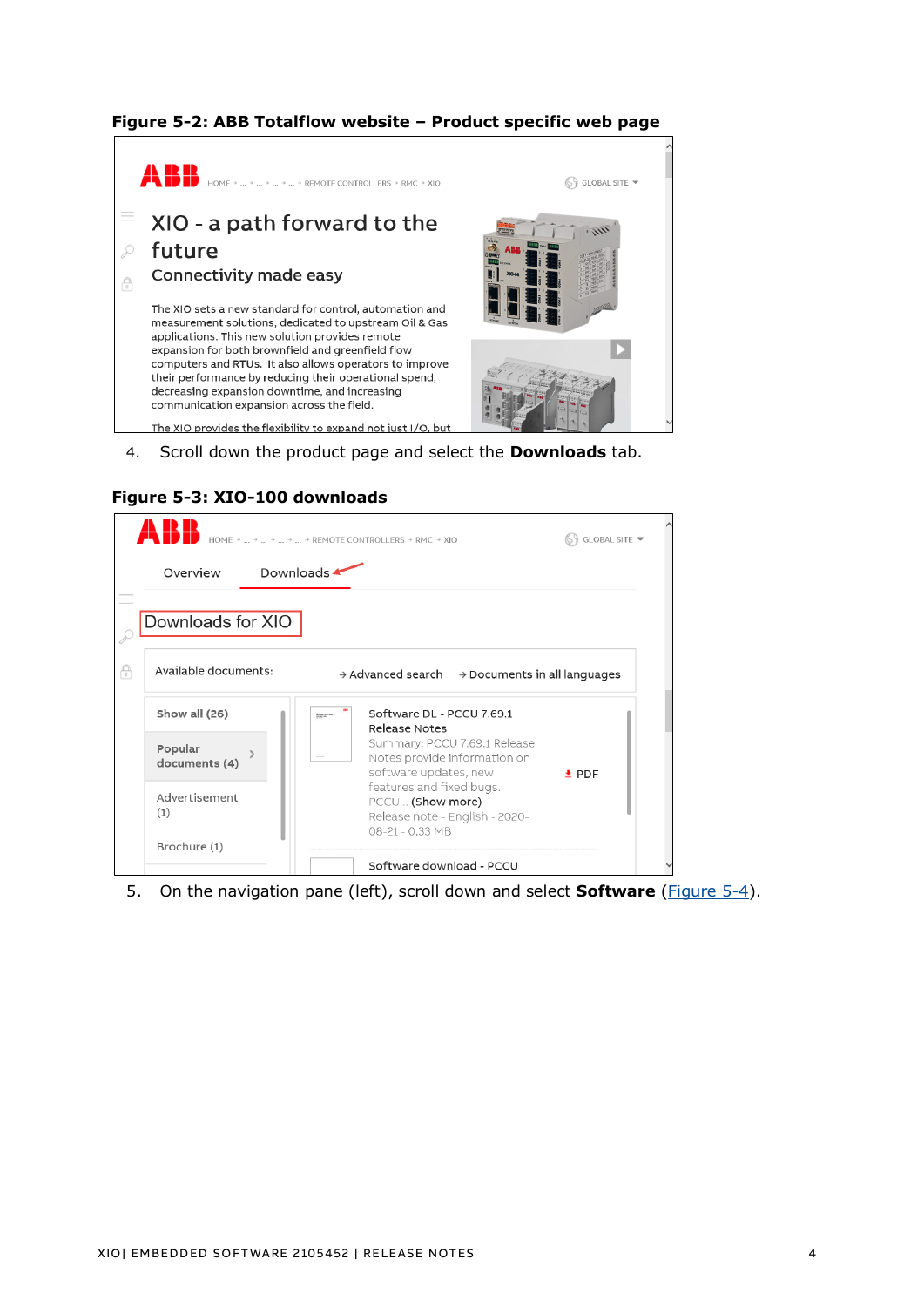### <span id="page-5-2"></span>**Figure 5-4: Software listed for product**



- 6. On the list pane (right on  $Figure 5-4$ ), select the required software package. Typically, only the latest officially released versions are listed. If you need an earlier version and cannot find it, contact ABB Technical Support.
- 7. Click **Zip** (or **PKG**) to download. The software files show with the .zip extension if compressed or .PKG if not.
- 8. Save the package when prompted. Select **Save as** to choose the desired location on the local drive.
- 9. Locate and extract the file from the downloaded Zip file (if file is compressed). The extracted file has a .pkg extension.
- 10. For improved security (and to ensure that your downloaded package is intact), lo-cate and select the specific SHA512 for the package number [\(Figure 5-5.](#page-5-3))

#### <span id="page-5-3"></span>**Figure 5-5: Locating SHA512 files**



11. Download this file to your local drive when prompted. Check files as instructed in the [Software package integrity check instructions.](https://search.abb.com/library/Download.aspx?DocumentID=ML%2F2107014&LanguageCode=en&DocumentPartId=2107014&Action=Launch)



**IMPORTANT NOTE:** The SHA512 file is used to verify that the downloaded software has not been corrupted during download and is valid. This is not required but highly recommended. See section [10](#page-8-1) for more information. The SHA512 file name includes the number and version of the associated package [\(Figure 5-5\)](#page-5-3). There is a file for each part number. Make sure you download the SHA512 that matches the software package number you need to check. For assistance downloading software, contact technical support.

# <span id="page-5-0"></span>**6 Software update instructions**



**IMPORTANT NOTE:** Ensure device and measurement data are saved or backed up before software updates. For details, see the XIO user manual or select **Help** from the PCCU top tool menu.

### <span id="page-5-1"></span>**6.1 Software update instructions**

Use the device loader utility to update the software: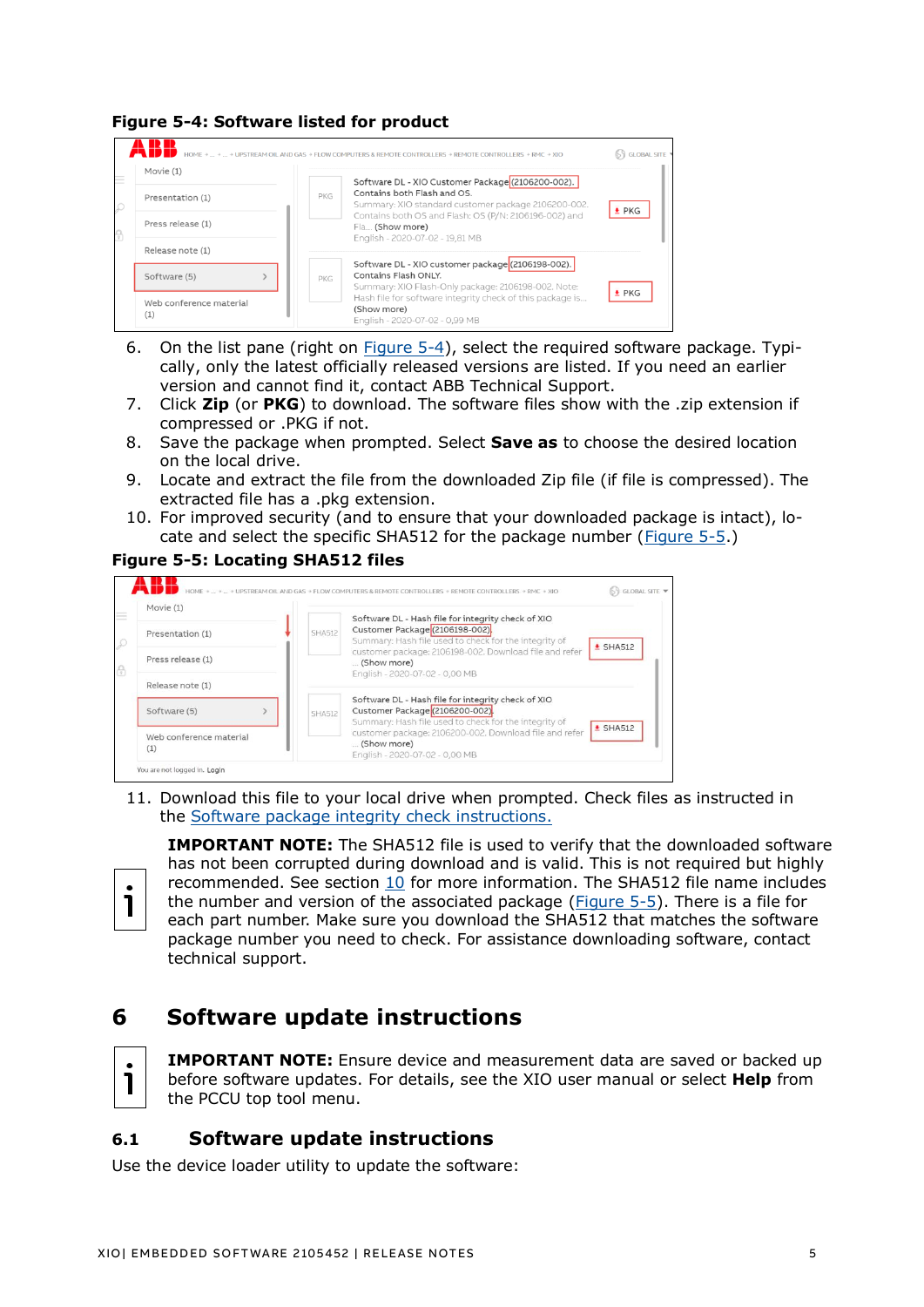1. From the top PCCU tool bar, select the **loader** icon.



2. Establish a connection with the device.

3. When the device loader screen displays, click **Help** for detailed update instructions.

**IMPORTANT NOTE:** The Flash and OS should be updated when a new release is available. Contact ABB technical support regarding questions of backwards compatibility between previous versions of flashes and OS.

# <span id="page-6-0"></span>**7 Release features**

Features or enhancements for each version can be reviewed in this section.

### <span id="page-6-1"></span>**7.1 Package number 2106200-007**

The following changes have been added to the XIO devices:

⎯ Operating System changes to detect and handle the absence of Wi-Fi Module

### <span id="page-6-2"></span>**7.2 Package number 2106200-006**

No new features.



**IMPORTANT NOTE:** XIO package version 2106200-005 was skipped.

# <span id="page-6-3"></span>**7.3 Package number 2106200-004**

The following new features have been added to the XIO devices:

- ⎯ Added support for XIO-00, XIO-04 and XIO-08 devices based on number of serial ports
- ⎯ Added the Totalflow Data Transfer application for data transfer between the XIO and the RMC or any other controller
- ⎯ Added support for the Totalflow XIO Interface app in XIO
- ⎯ Added support for the Totalflow Alarms application in XIO

### <span id="page-6-4"></span>**7.4 Package number 2106200-003**

The following new features have been added to the XIO devices: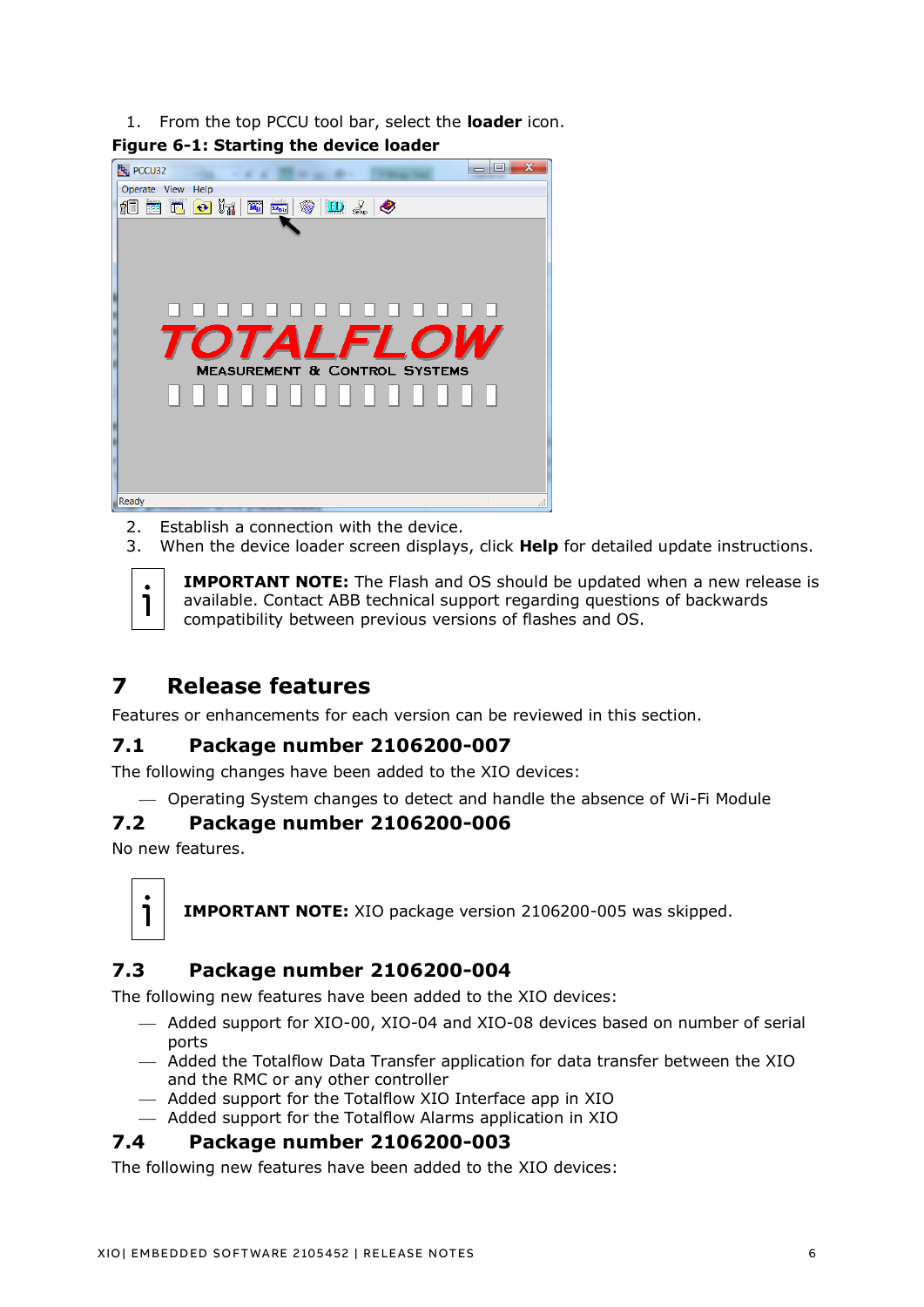⎯ Updated PID Controller Application including:

- − Making the application calibration, zero setpoint and shutdown aware
- − Inhibiting manual mode windup
- − Adding options to Controller Reset Mode
- − Adding additional override statistics
- ⎯ Updated Alarm System Application by removing an internal limitation on addressable registers by changing the register index value from one byte to two bytes.

#### <span id="page-7-0"></span>**7.5 Package number 2106200-002**

This package supports the XIO in its initial release to the market. The following features are available:

- ⎯ Support for subset of Totalflow control applications available in other products (PCCU continues to be the host-based user interface):
	- − System
	- − Generic Communication
	- − Coriolis Interface
	- − Liquid Coriolis Interface
	- − Wireless Remote I/O
	- − LevelMaster
	- − Therms Master
	- − Operations
	- − Holding Registers
	- − Trend System
	- − PID Control
	- Updated I/O Interface Application:
		- o New support for hot-swappable and hot-pluggable TFIO modules
		- o New support for remote calibration of I/O points
- $-$  New XIO-specific applications/services:
	- − XIO Server (Read/write) for XIO-RMC integration
	- − Ethernet-to-Serial Passthrough Application
- ⎯ New support for auto-discovery features
- ⎯ Added enhanced Ethernet networking and Wi-Fi features (XIO Wi-Fi Client functionality support)

# <span id="page-7-1"></span>**8 Fixes**

Bug or defect fixes for each version are described in this section.

### <span id="page-7-2"></span>**8.1 Package number 2106200-007**

None

### <span id="page-7-3"></span>**8.2 Package number 2106200-006**

The following bugs are fixed:

- $-$  12363 AI TFIO parameters do not update upon replacement of the module
- $-$  12343 Can't set the Watchdog Enable for TFIO DO Module
- ⎯ 12252 After adding a new Holding Register App, the Holding Registers' Capacity tab Type and Name are Float for all holding register arrays.



**IMPORTANT NOTE:** XIO package version 2106200-005 was skipped.

# <span id="page-7-4"></span>**8.3 Package number 2106200-003**

The following bugs are fixed: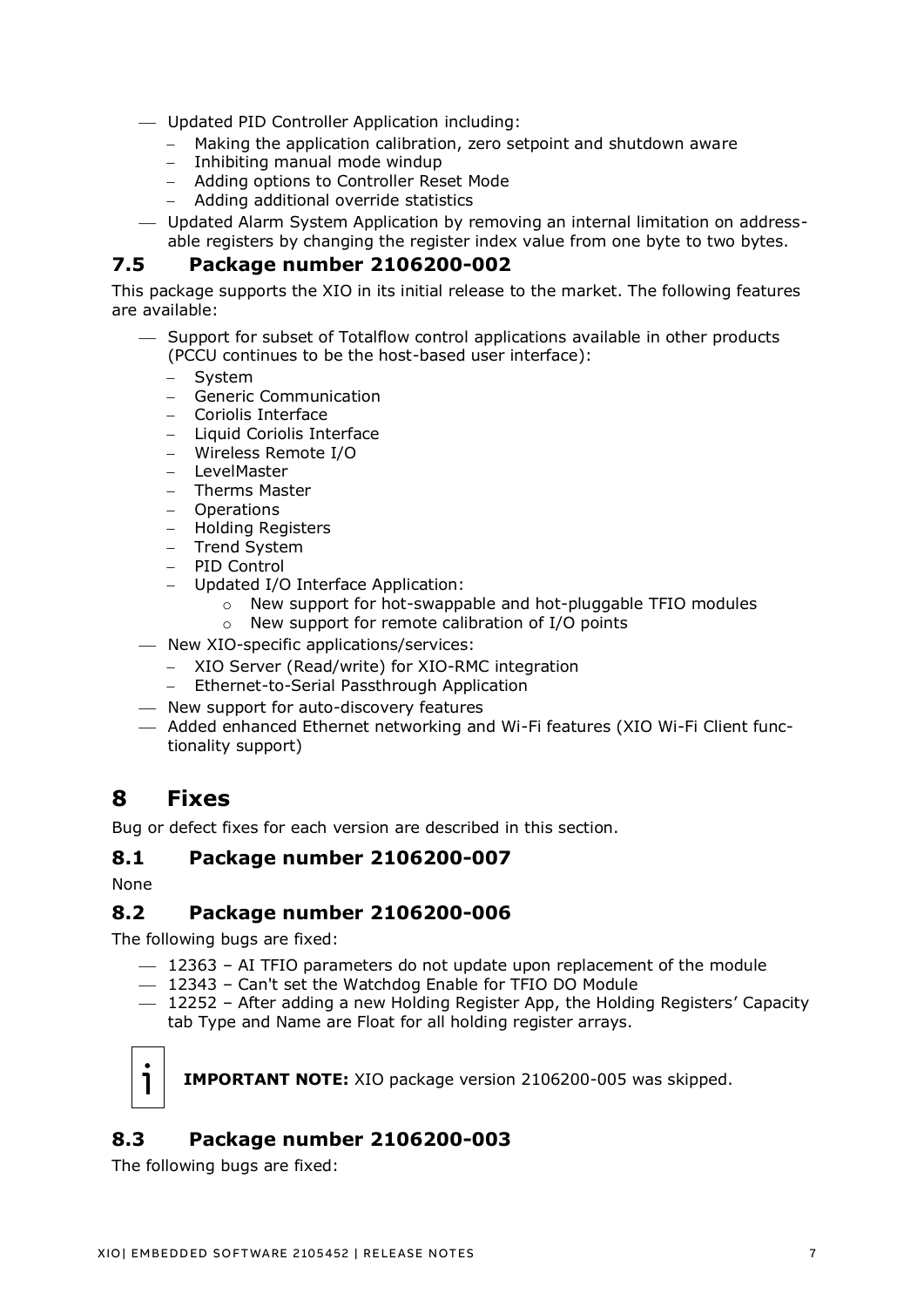- $-$  12271- Wedge gas 'fixed analysis data' not summing user entered values.
- $-$  12197- Station App does not correctly show Period Uncorrected Vol for AGA7 tube and LIQUID APP
- $-$  12156- Bool not supported for generic comm app client/host causing rolling device resets on XIO at least
- $-$  12154- [UDC] XIO Interface app incorrectly consumes a General Credit.
- $-$  11837- When adding a new trend and clicking on pre-existing trend it auto populates the new trend with all those variables.
- $-$  11790- Cannot add xx.xx.xxxxx 9 Digit registers to Alarms app
- $-$  11642- CCRP US-983778, Alarm app register app. array.256 changes to: app.array.0
- $-$  9153- Alarm App: Maximum register array size for Input Reg, Three Reg and Trigger Reg is 255
- ⎯ 8601- Alarm app only stores index as int8 instead of int16.

### <span id="page-8-0"></span>**9 Known issues and workarounds**

None currently.

# <span id="page-8-1"></span>**10 SHA512 Security Feature**

SHA512 is an algorithm used to confirm the integrity of data that is downloaded from a site. ABB is now providing a checksum value for each software package downloaded from the ABB library that allows users to confirm that no data is missing or was changed during the download. A corresponding SHA file is available in the ABB library for all software packages. Please refer to the [Software package integrity check instructions](https://search.abb.com/library/Download.aspx?DocumentID=ML%2F2107014&LanguageCode=en&DocumentPartId=2107014&Action=Launch) for further information on using SHA512.